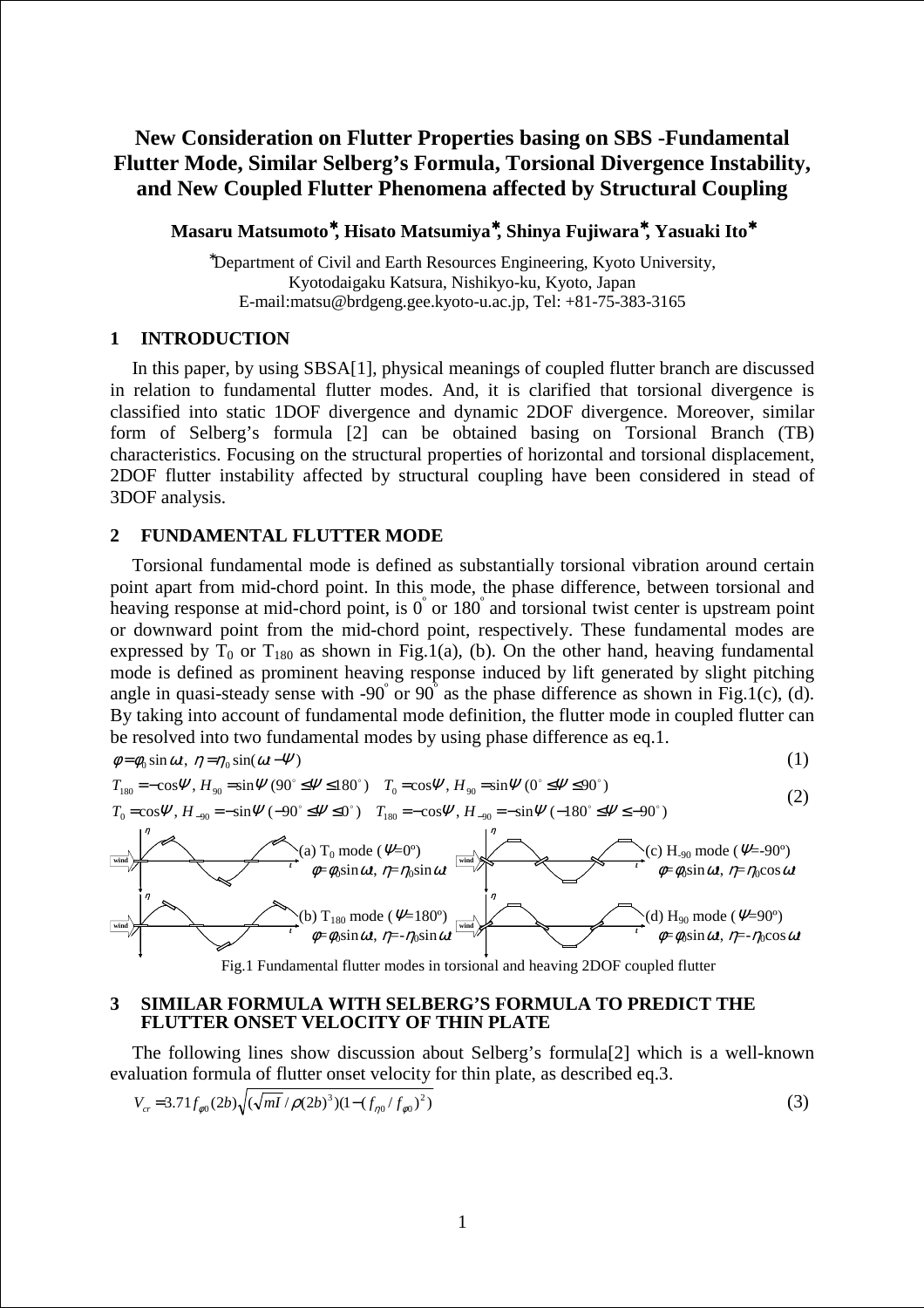Then, authors investigate the formula to predict the flutter onset velocity by using SBSA. It is clarified that flutter onset velocity is almost agreed to crossing point of  $V-\omega_n$  diagram and *V*- $\omega_{\phi}$  diagram of TB, as shown in Fig.2. Then, the following assumptions are used. Assumption1: Quasi-steady state;  $F(k)=1$ , and  $G(k)=0$ , where  $C(k)=F(k)-iG(k)$ .

Assumption2: Flutter occurs, when crossing point of  $\omega_{n}$ -*V* diagram and  $\omega_{\phi}$ -*V* diagram. Assumption3:  $\omega_p = \omega_{p0}$  at any velocity and  $\omega_\phi$  in 2DOF can be expressed by  $\omega_\phi$  in 1DOF.

Using Assumption1, torsional 1DOF frequency is described as eq.4.

$$
\omega_{\phi} = \sqrt{\omega_{\phi 0}^2 / (1 + (\rho b^4 / I) A_3^*)} = \sqrt{\omega_{\phi 0}^2 / (1 + (\rho b^4 / I) (\pi / k^2))}
$$
(4)

When flutter occurs, using Assumption2 and Assumption3, the following equation can be derived. Where,  $k = b \omega_F / V = b \omega_n / V = b \omega_{n0} / V$  (because of TB).

4( )(1 ( / ) /() ) 2 4 <sup>0</sup> <sup>0</sup> <sup>0</sup> *V f I f f b cr* = <sup>φ</sup> <sup>π</sup> − <sup>η</sup> <sup>φ</sup> <sup>ρ</sup> (5)

Relationships between *m* and *I* in thin plate are described as  $I = mb^2/3$ , and eq.5 can be modified like Selberg's Form as follows;

$$
V_{cr} = 3.81 f_{\phi 0} (2b) \sqrt{(\sqrt{ml} / \rho (2b)^3)(1 - (f_{\eta 0} / f_{\phi 0})^2)}
$$
(6)

As shown in Fig.3, the flutter onset velocity of thin plate obtained by flutter analysis, Selberg's formula, and eq.6. From this figures, flutter onset velocity obtained by eq.6 fairly well agrees to that obtained by SBSA as well as Selberg's formula.



#### **4 TORSIONAL DIVERGENCE**

Divergence could occur when restoring force become smaller than moment force in static state. For dynamic system, when the torsional rigidity becomes zero due to aerodynamic unsteady moment, divergence occurs. Therefore, by using SBSA, static divergence and dynamic divergence can be studied. Divergences are classified into following three different types.

(a) 1DOF Divergence: Torsional rigidity is zero at Step1 of TB.

$$
\omega_{\phi}^2 = \omega_{\phi 0}^2 - (\rho b^4 / \rho) \omega_{\phi}^2 A_3^* = 0 \tag{7}
$$

(b) 2DOF dynamic divergence: Torsional rigidity is zero at Step3 of TB.

$$
\omega_F^2 = \omega_{\phi 0}^2 - (\frac{\rho b^3}{I})\omega_F^2 \{ bA_3^* - A_4^* \left( \frac{\eta_0}{\phi_0} \right) (\cos \Psi - \zeta_F \sin \Psi) - A_1^* \left( \frac{\eta_0}{\phi_0} \right) (\zeta_F^2 + 1) \sin \Psi \} = 0
$$
\n(8)

(c) 1DOF dynamic divergence: Torsional rigidity is zero at step2 of HB.

$$
\omega_{\phi}^{*2} = \omega_{\phi 0}^2 - (\rho b^4 / \rho) \omega_F^2 A_3^* = 0
$$
 (9)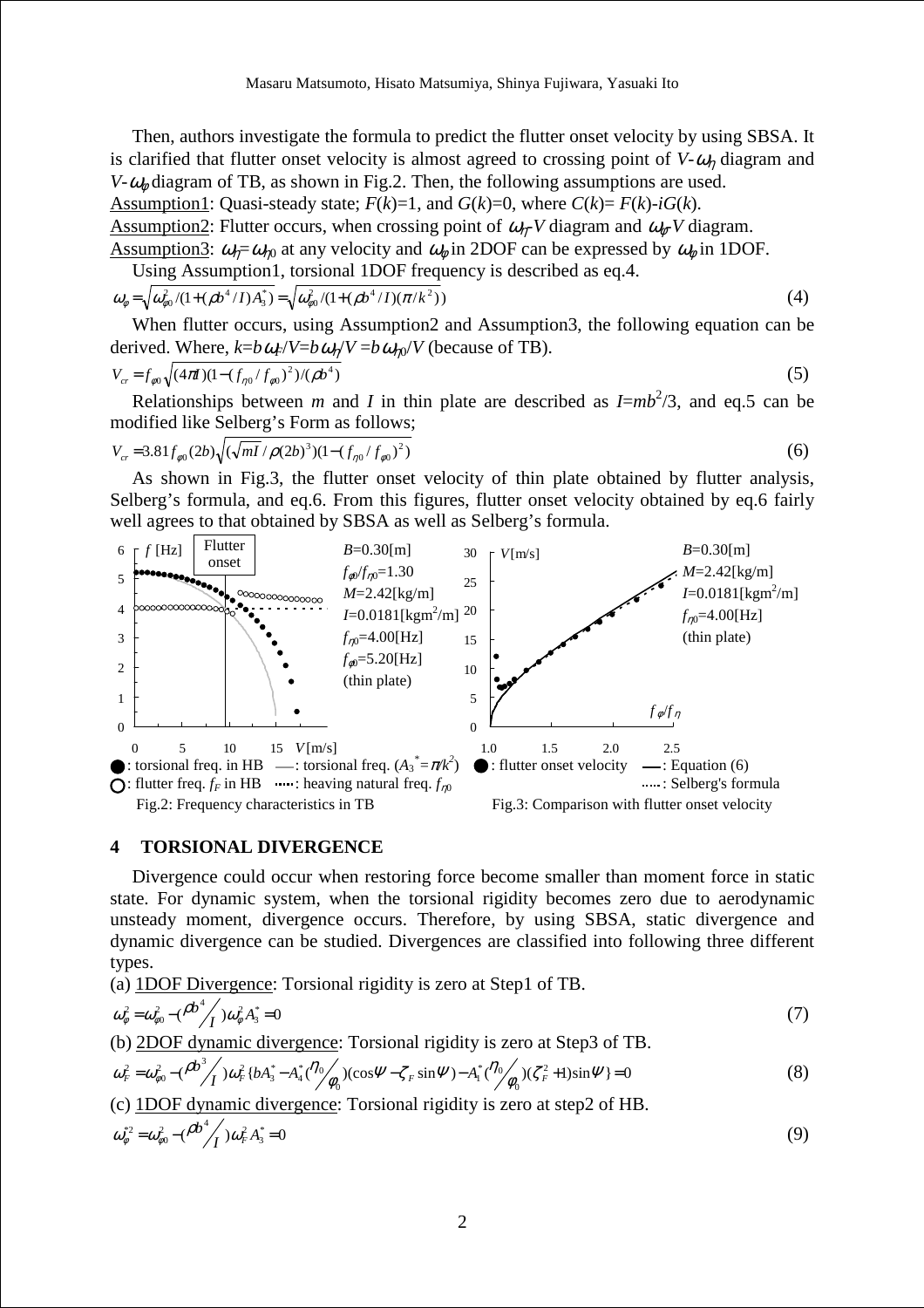## **5 2DOF COUPLED FLUTTER AFFECTED BY STRUCTURAL COUPLING OF FULL EALSTIC SUSPENSION BRIDGE WITH TRUSS-STIFFENED GIRDER**

Recently coupled flutter instability has been analyzed in 3DOF that is vertical displacement  $\eta$ , horizontal displacement  $\xi$ , and torsional displacement  $\phi$ , instead of conventional 2DOF  $(\eta, \phi)$  [3]. The background of 3DOF analysis stands on the experimental results on flutter characteristics of Akashi Strait Bridge elastic full-scale model (AFM, 1/100 scale, 40m total span length) as shown in Photo 1. It has been reported that damping-velocity characteristics could not always be explained by conventional 2DOF analysis [3]. 3DOF analysis taking into account of horizontal motion and aerodynamic forces caused by horizontal motion of bridge girder, can show better fitting to test results as shown in Fig.4 [4]. Furthermore, looking the video film of flutter characteristics of AFM, flutter mode is significantly similar to those in 2DOF system of flat rectangular cylinder. In consequence, flutter of AFM could be conventional 2DOF coupled flutter, and the discrepancy of flutter



onset velocity between test results and analytical results could be caused by another reason. Therefore, in this study, focusing on the horizontal and torsional displacement, 2DOF aerodynamic coupling and structural coupling have been considered in flutter analysis.

Looking at static displacement characteristics as shown in Fig.5 (a), (b), when wind velocity increases, static horizontal displacement ξs(*V*) increases. And static torsional displacement  $\phi_s(V)$  is induced by this horizontal displacement  $\xi_s(V)$ . This horizontal displacement  $\xi_s(V)$  is caused by drag force. Therefore, static torsional displacement  $\phi_s(V)$  due to horizontal displacement  $\xi(V)$  can be thought to be linear relation to drag force as shown in  $Fig.5(c)$ .



This  $Drag-\phi_s(V)$  characteristics should be substantially structural feature as structural coupling between horizontal displacement  $\xi$ , and torsional displacement  $\phi$  of this AFM. By the influence of structural coupling characteristics, additional torsional displacement  $\phi^*$  is generated by the change of drag force. While torsional response  $\phi$  changes the drag force from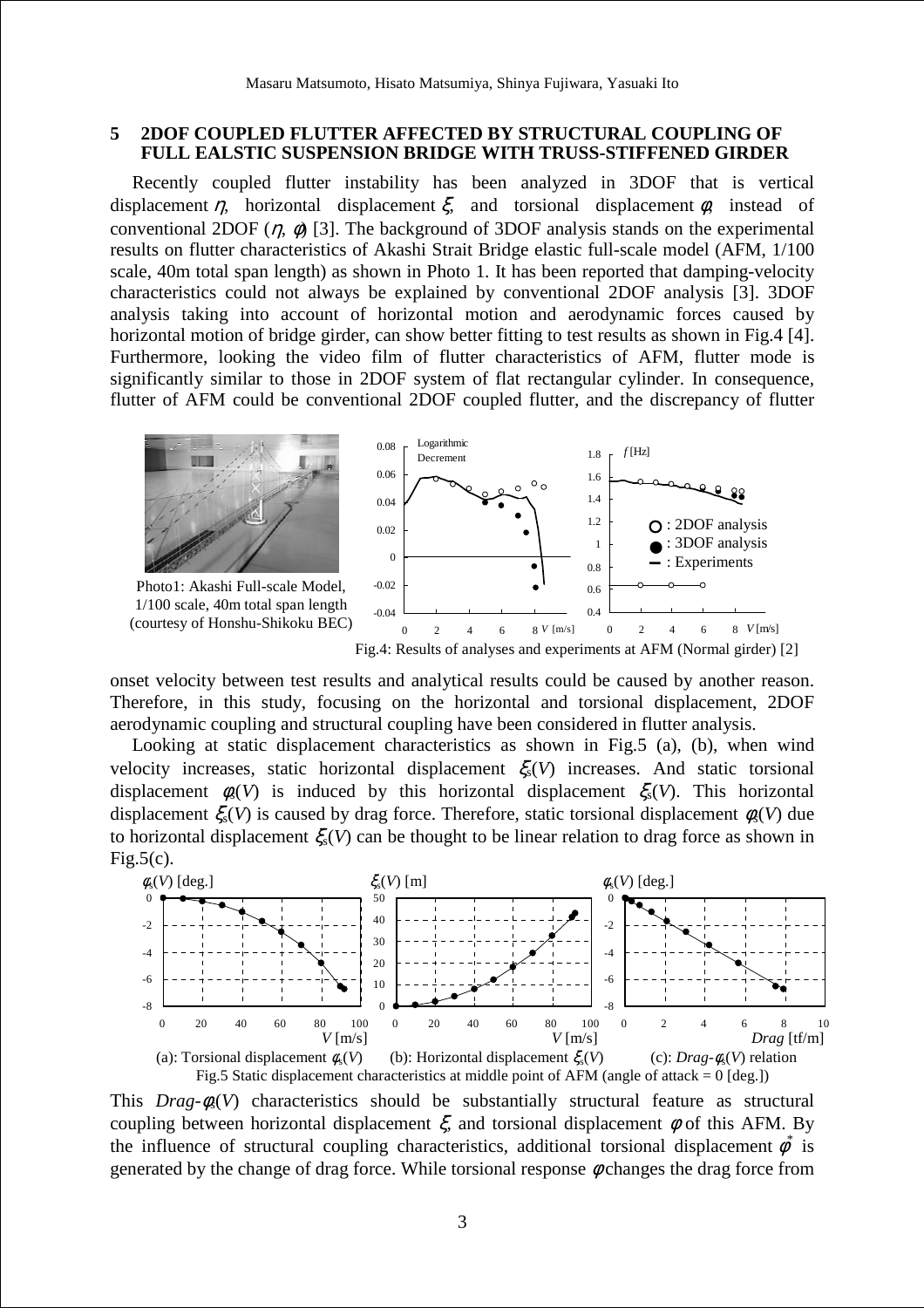quasi-steady base, therefore, the additional moment term  $M^*(\phi^*)$  induced by additional torsional displacement  $\phi^*$  should be added in torsional differential equation as follows;

$$
m\ddot{\eta} + C_{\eta}\dot{\eta} + k_{\eta}\eta = \frac{1}{2}\rho V^2 (2b)[kH_1^* \dot{\eta} + kH_2^* \dot{\theta} + k^2 H_3^* \dot{\phi} + k^2 H_4^* \dot{\eta} + k^2 H_5^* \dot{\phi} + k^2 H_6^* \dot{\eta} + K^2 \dot{\phi} + k^2 \dot{\phi} + k^2 \dot{\phi} + k^2 \dot{\phi} + k^2 \dot{\phi} + k^2 H_6^* \dot{\phi} + k^2 H_7^* \dot{\eta} + k^2 H_8^* \dot{\phi} + k^2 H_9^* \dot{\eta} + k^2 H_9^* \dot{\eta} + k^2 H_9^* \dot{\eta} + k^2 H_9^* \dot{\eta} + k^2 H_9^* \dot{\eta} + k^2 H_9^* \dot{\eta} + k^2 H_9^* \dot{\eta} + k^2 H_9^* \dot{\eta} + k^2 H_9^* \dot{\eta} + k^2 H_9^* \dot{\eta} + k^2 H_9^* \dot{\eta} + k^2 H_9^* \dot{\eta} + k^2 H_9^* \dot{\eta} + k^2 H_9^* \dot{\eta} + k^2 H_9^* \dot{\eta} + k^2 H_9^* \dot{\eta} + k^2 H_9^* \dot{\eta} + k^2 H_9^* \dot{\eta} + k^2 H_9^* \dot{\eta} + k^2 H_9^* \dot{\eta} + k^2 H_9^* \dot{\eta} + k^2 H_9^* \dot{\eta} + k^2 H_9^* \dot{\eta} + k^2 H_9^* \dot{\eta} + k^2 H_9^* \dot{\eta} + k^2 H_9^* \dot{\eta} + k^2 H_9^* \dot{\eta} + k^2 H_9^* \dot{\eta} + k^2 H_9^* \dot{\eta} + k^2 H_9^* \dot{\eta} + k^2 H_9^* \dot{\eta} + k^2 H_9^* \dot{\eta} + k^2 H_9^* \dot{\eta} + k^2 H_9^* \dot{\eta} + k^2 H_9^* \dot{\eta} + k^2 H_9^* \dot{\eta} + k^2 H_9^* \dot{\eta} + k^2 H_9^* \dot{\eta} + k^2 H_9^* \dot{\eta} + k^2 H_9
$$

Taking into account of the relationship diagram between drag force *Drag* and torsional displacement  $\phi_s(V)$ , additional torsional displacement  $\dot{\phi}^*$  caused by structural coupling is calculated by the following.

$$
\phi^* = -0.0148 \times Drag(\phi) \tag{11}
$$

$$
(11)
$$

Where coefficient (-0.0148) is obtained from structural property as shown in Fig.5 (c). Finally, additional moment term  $M^*(\phi^*)$  is considered as the elastic force.

$$
M^*(\phi^*) = k_{\phi}\phi^* = -0.0074 \times \rho V^2 D \frac{dC_D}{d\alpha} \omega_{\phi 0}^2 \phi
$$
\n(12)

As shown in eq.10 and 12, additional torsional displacement  $\phi^*$  possess the effect to decrease torsional rigidity. Then, 2DOF SBSA is conducted by using the aerodynamic derivatives of Akashi Strait Bridge girder at angle of attack 0 deg. The results on velocitydamping  $(V-\delta)$  diagram and velocity-frequency  $(V-\omega)$  diagram obtained by eq.10 are compared with test results [2] in Fig.6. Results show good agreement, in particular, at near and after flutter onset, rapid decreasing characteristics of damping as velocity increases, can be well calculated by using eq.10. In conclusion, the author would like to emphasize that as far as the coupled flutter of AFM should not be 3DOF coupled flutter from aerodynamic point of views, but aerodynamically 2DOF coupled flutter strongly affected by structural coupling feature between horizontal and torsional response.



Fig.6: results of 2DOF  $(1<sup>st</sup>$  symmetric torsional and heaving modes) SBSA with structural coupling

## **6 CONCLUSION**

Using fundamental flutter modes, any vibration can be resolved into torsional mode  $T_0$  or  $T_{180}$  and heaving mode H<sub>-90</sub> or H<sub>90</sub>. As far as thin plate, from the point of view of self excited term,  $T_0$  mode and H<sub>-90</sub> mode play major roles in TB and HB. Basing on HB characteristics, similar form of Selberg's formula can be provided. And, three different torsional divergence velocities are shown by SBSA. The coupled flutter of AFM can be characterized by aerodynamically conventional 2DOF coupling and structural coupling. Simplified analytical model developed in this study fairly well explains flutter characteristic obtained by wind tunnel tests.

Finally, authors would like to acknowledge to Mr.Y.Kato of Kyoto University for his contribution on related wind tunnel tests in this research and Mr. S. Kusuhara of Honshu-Shikoku Bridge Expressway Co., Ltd. for giving experimental data on AFM.

#### **REFERENCES**

[1]M. Matsumoto, Y. Nihara, Y. Kobayashi, H. Sato, H. Hamasaki: "Flutter mechanism and its Stabilization of Bluff Bodies", *Proc. of 9th ICWE*, pp827-838, 1995.